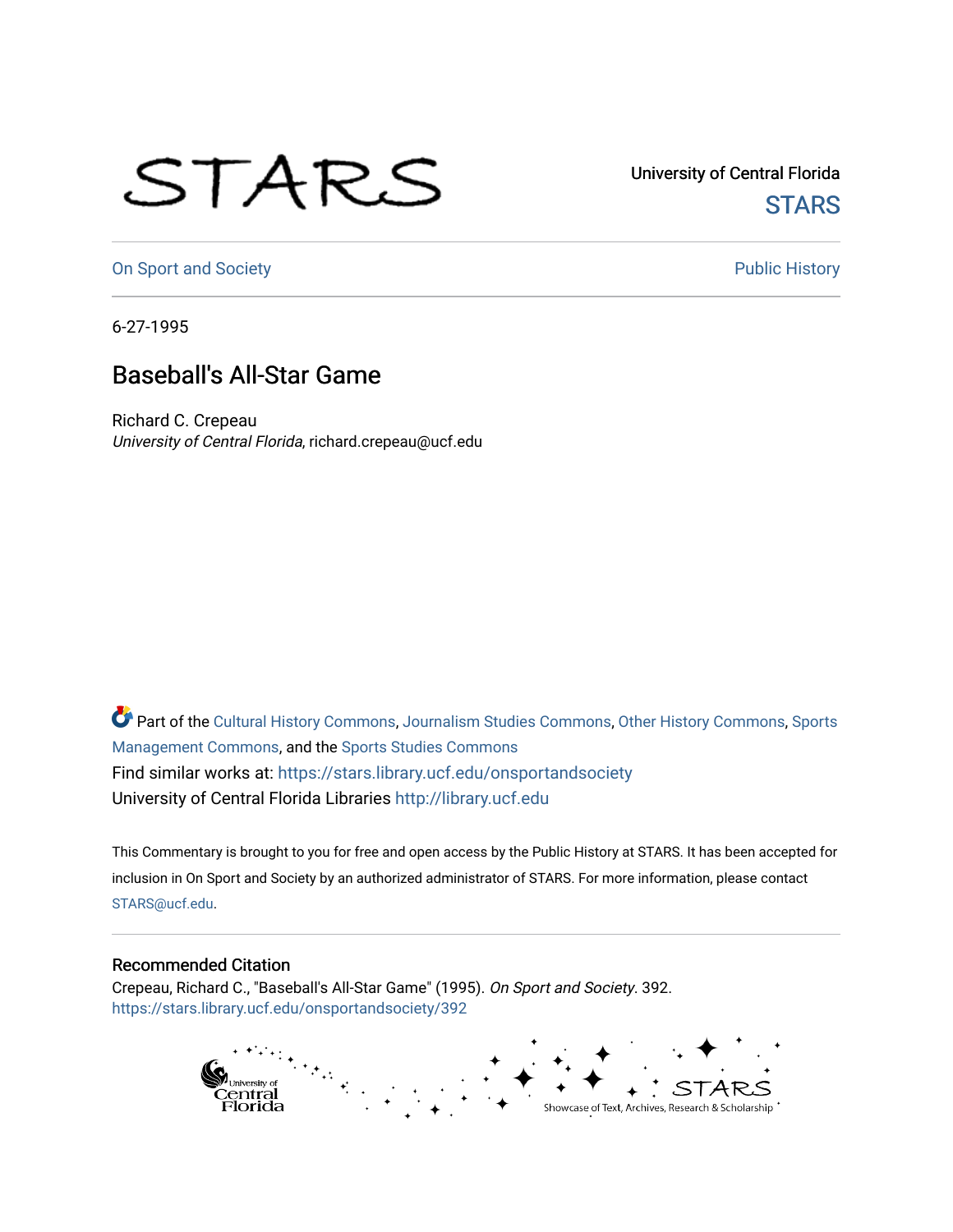## SPORT AND SOCIETY FOR H-ARETE June 27, 1995

Baseball's All-Star Game is coming up on Tuesday at The Ball Park in Arlington, one of the newest, and by most accounts one of the most beautiful of the new stadiums. Although the concept of an All-Star game dates back to 1858 and a game between allstar teams from Brooklyn and New York, it was sixty-two years ago that the first modern all-star game was held, July 6, 1933.

In six decades this game has become a marvelous showcase for the best baseball talent, the marking point for mid-season, and a great promotional event for baseball.

The game itself was the creation of Arch Ward sports editor of the Chicago Tribune who was able to persuade the owners to hold a game between the American and National League All-Stars in Chicago in conjunction with the Century of Progress Exhibition of 1933. Those who welcomed this game saw it as the dawning of a new age, in which the use of modern promotional techniques had arrived in baseball.

A number of owners objected to it as a distraction from the regular season, an unnecessary interruption of the normal patterns. No doubt some also objected because they were not going to make enough money from the game, which was being played for charity. Managers objected to the game because it brokeup the regular season, although more objection came from those managers whose teams were doing well than those whose teams were struggling.

After the first all-star game the managers were designated as the previous year's pennant winners, but for that first game two of the grand old managers, Connie Mack and John McGraw were given the honor. For the first two years players were chosen by both managers and fans, and then from 1935-46 the managers selected their teams. Beginning in 1947 the selection of the starting lineup passed to the fans, until 1957 when Cincinnati fans stuffed the ballot box and chose Reds for seven of the eight starting positions.

This led to the removal of the fans from the process from 1958 to 1969. During that period major league managers, coaches, and players, made the selections. In 1970 the selection of the starting lineups returned to the fans. Ballot box stuffing and sentimentalism rather than performance continue as problems with this system which now includes on-line voting.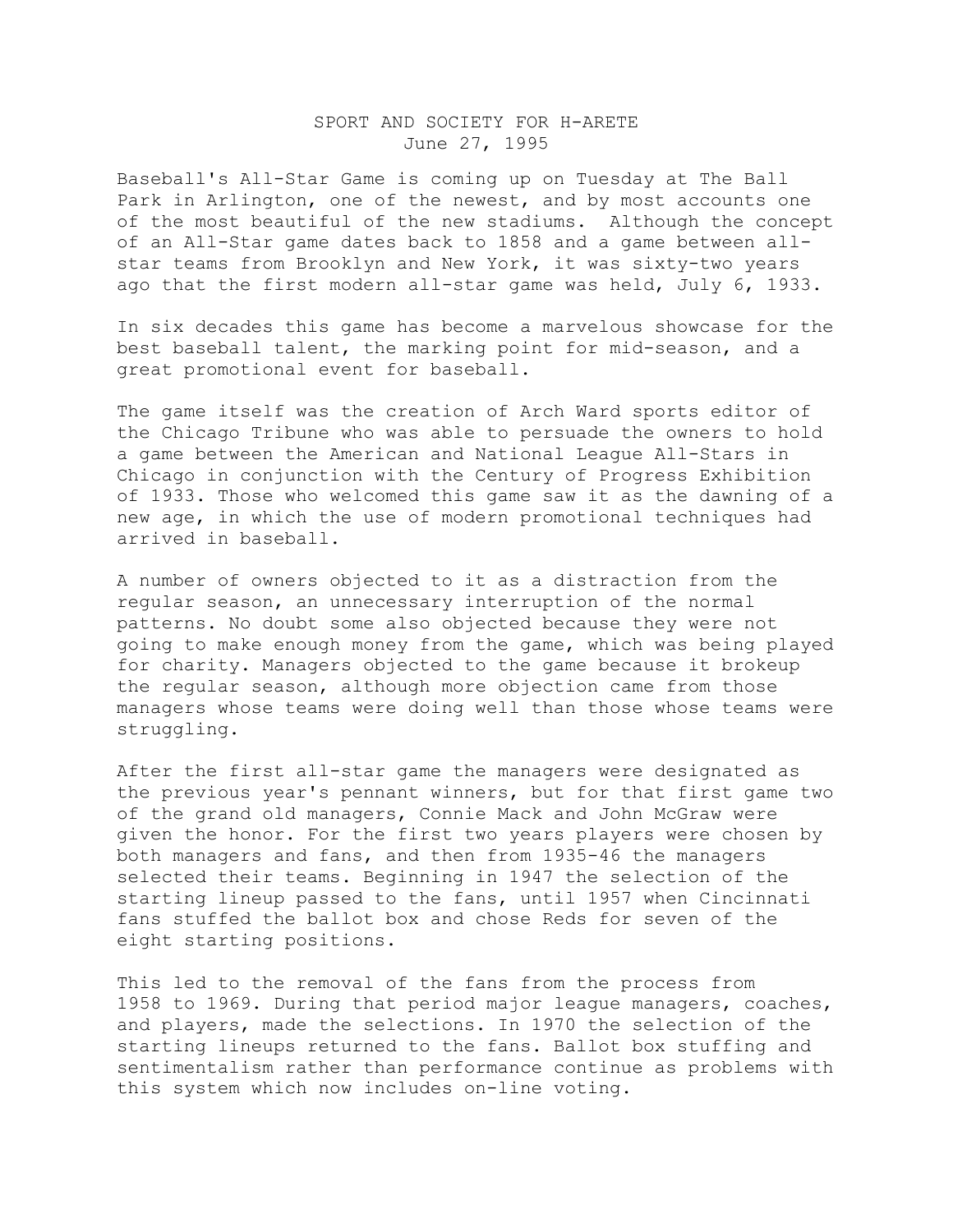The first contest was dubbed the "Game of the Century," as 49,200 fans packed Comiskey Park and millions listened on radio. Never had there been so much baseball talent gathered in one place. The game featured such stars as Carl Hubbell, Lefty Grove, Earl Averill, Joe Cronin, Frankie Frisch, and Lefty Gomez.

But the star of the first game was Babe Ruth, at age 38, less than two years from retirement still the dominant force in baseball. Over the years the Babe had developed the uncanny ability to hit home runs for special occasions. Appropriately then, Ruth hit the first home run in All-Star Game history, a two run shot in the third inning giving the American League its third run in a 4-2 victory. In the 8th inning Ruth put frosting on the cake making a remarkable running catch in right field off the bat of Chick Hafey to help preserve the victory.

The following year the game moved to the Polo Grounds in New York, where Giant left-handed screwball artist Carl Hubbell was the starting pitcher. In the first and second innings, Hubbell struck out in order, Babe Ruth, Lou Gehrig, Jimmy Foxx, Al Simmons, and Joe Cronin. All five of these American League All-Stars were subsequently elected to the Hall of Fame. With moments like these it only took two years before the All-Star game was cemented into the pattern of the baseball season. And many more great moments have followed.

This year the All-Star game comes in the middle of a most interesting season in which many questions continue to cloud the national pastime. The fans are just now beginning to return to the stands, but only in those stadiums that are new or have winning teams. A number of franchises are going to struggle to survive this season, and their futures seem truly in doubt. Sentiment around Pittsburgh according to one source is that the sooner the Pirates are sold and leave town, the better.

And just last week both NBC and ABC informed Major League Baseball that they will not continue to participate in the television network set up by Major League Baseball which had been scheduled to begin last August, but which never got a chance to function. On the other hand reports last week indicated that commercial time had been sold out and at higher rates than last year. So the future of TV and baseball remains questionable, as does its relationship with the fans.